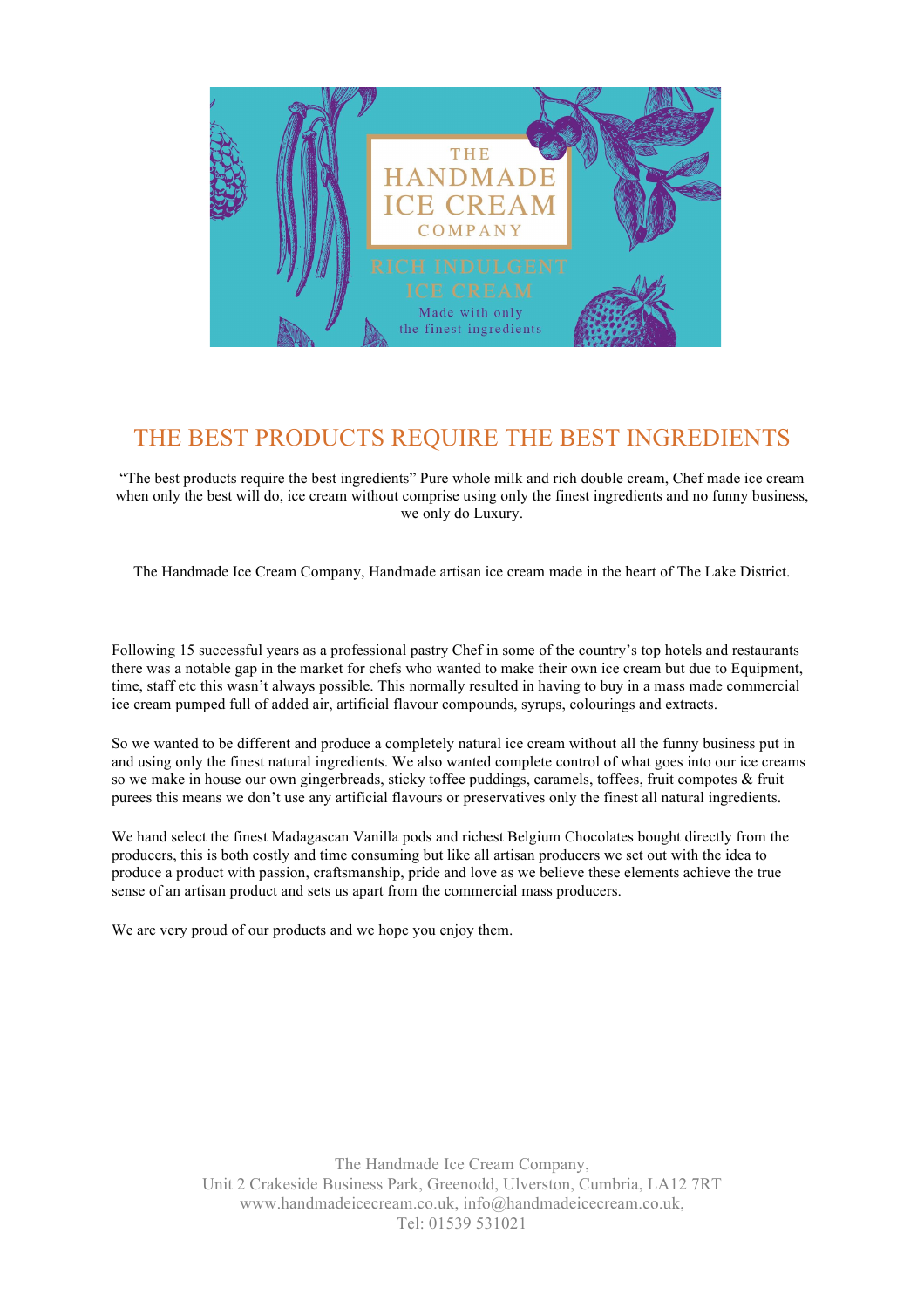## 2021 FLAVOURS

"The best products require the best ingredients" Pure whole milk and rich double cream, Chef made ice cream when only the best will do, ice cream without comprise using only the finest ingredients and no funny business, we only do Luxury.

| we omy av Luxui y.<br><b>Ice Creams</b>                                                                                            | <b>Gluten Free = GF</b><br>$Vegetarian = V$<br>$Vegan = VE$ | <b>Sizes available</b> |           |       |       |
|------------------------------------------------------------------------------------------------------------------------------------|-------------------------------------------------------------|------------------------|-----------|-------|-------|
| <b>Madagascan Vanilla</b><br>Pure Madagascan Vanilla Pods hand selected, when only the best<br>Vanilla will do                     | GF, V                                                       | 5 litre                | 2.5 litre | 500ml | 125ml |
| <b>Caramel, Honeycomb &amp; Fudge</b><br>Rich buttery caramel ice cream mixed with clotted cream fudge and<br>honeycomb            | GF, V                                                       | 5 litre                | 2.5 litre | 500ml | 125ml |
| <b>Double Belgian Chocolate</b><br>The best 70% Belgian Chocolate melted into rich creamy ice cream with<br>small Chocolate chunks | GF, V                                                       | 5 litre                | 2.5 litre | 500ml | 125ml |
| <b>Crushed Strawberries</b><br>Crushed Summer sweet strawberries mixed into Luxury Dairy ice cream                                 | GF, V                                                       | 5 litre                | 2.5 litre | 500ml | 125ml |
| <b>Raspberry Meringue Eton Mess</b><br>Fresh raspberry mixed with a hint of vanilla and meringue pieces                            | GF, V                                                       | 5 litre                | 2.5 litre | 500ml | 125ml |
| <b>Homemade Gingerbread</b><br>Home made in house Gingerbread mixed into a Stem ginger & treacle<br>base Luxury dairy ice cream    | $\overline{V}$                                              | 5 litre                | 2.5 litre | 500ml | 125ml |
| <b>Sticky toffee pudding sauce swirl</b><br>The famous sticky toffee pudding sauce rippled into our luxury ice<br>cream            | GF.V                                                        | 5 litre                | 2.5 litre | 500ml | 125ml |
| <b>Speculoos biscuits</b><br>Made with the famous caramelised Lotus Biscoff biscuits                                               | V                                                           | 5 litre                | 2.5 litre | 500ml | 125ml |
| <b>Cornish Clotted Cream</b><br>Made with Only the best Rodda Cornish clotted cream, complete luxury                               | GF, V                                                       | 5 litre                | 2.5 litre | 500ml |       |
| <b>Malty teaser</b><br>Luxury dairy ice cream loaded with smashed Maltesers                                                        | $\overline{V}$                                              | 5 litre                | 2.5 litre | 500ml |       |
| <b>Salted Caramel</b><br>When it comes to salted Caramel we only use the best Cornish Sea salt<br>and rich burnt sugar             | GF, V                                                       | 5 litre                | 2.5 litre | 500ml |       |
| <b>Lemon Meringue Pie</b><br>Handmade lemon curd with Meringue and biscuit pieces bound in rich<br>luxury dairy ice cream          | GF, V                                                       | 5 litre                | 2.5 litre | 500ml |       |
| Mint chocolate chip<br>Pure peppermint luxury ice cream with Belgian chocolate pieces                                              | GF                                                          | 5 litre                | 2.5 litre |       |       |
| <b>Rocky road</b><br>Milk chocolate ice cream with marshmallows, raisins and biscuit pieces                                        | GF                                                          | 5 litre                | 2.5 litre |       |       |
| <b>Bonfire toffee</b><br>Rich buttery treacle toffee ice cream                                                                     | GF, V                                                       | 5 litre                | 2.5 litre |       |       |
| <b>Candy floss</b><br>Traditional candy floss flavour and strawberry millions not just for<br>children                             | GF, V                                                       | 5 litre                | 2.5 litre |       |       |
| <b>Cinder toffee</b><br>Gorgeous chunks of cinder toffee mixed into toffee ice cream                                               | GF, V                                                       | 5 litre                | 2.5 litre |       |       |
| Mango & passion fruit<br>A winning combination of summer ripe mangos with a sweet<br>passionfruit ripple                           | GF, V                                                       | 5 litre                |           |       |       |
| <b>Birthday</b> cake<br>I'm told everyday should have cake                                                                         | GF, V                                                       | 5 litre                |           |       |       |
| <b>Rhubarb &amp; Custard</b><br>Homemade rhubarb compote laced onto a rich Custard ice cream                                       | GF, V                                                       | 5 litre                |           |       |       |
| <b>Irish Cream Liquor</b><br>The best Belgian white chocolate mixed with plenty of Baileys for a rich<br>indulgent ice cream       | GF, V                                                       | 5 litre                |           |       |       |
| Jaffa cake<br>Our luxury dairy ice cream swirled with orange and chocolate sauce                                                   | GF, V                                                       | 5 litre                |           |       |       |
| <b>Bubble-gum</b><br>All natural flavours and colours make this a favourite                                                        | GF, V                                                       | 5 litre                |           |       |       |

The Handmade Ice Cream Company, Unit 2 Crakeside Business Park, Greenodd, Ulverston, Cumbria, LA12 7RT www.handmadeicecream.co.uk, info@handmadeicecream.co.uk, Tel: 01539 531021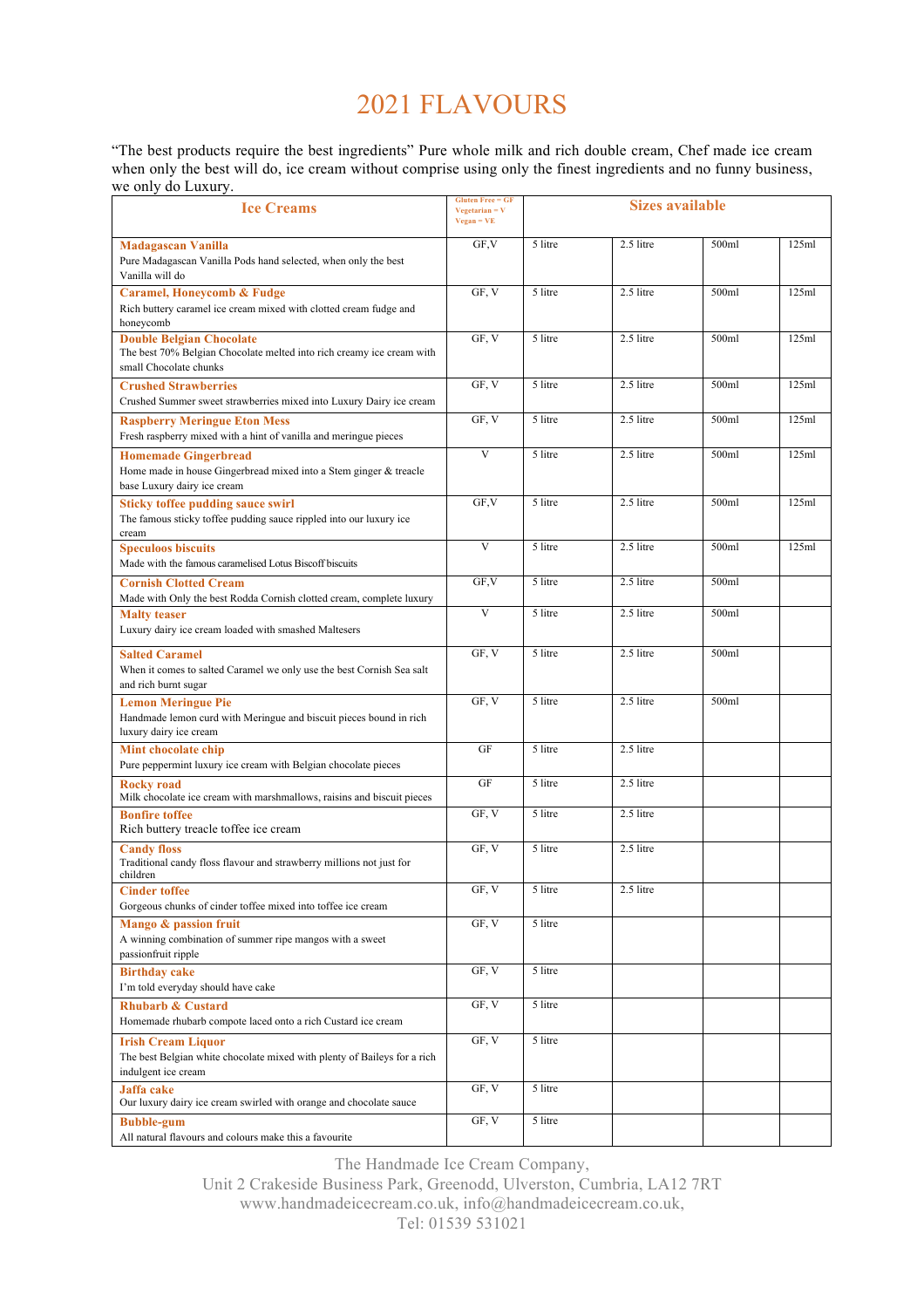|                                                                          | GF, V     |                      |             |       |
|--------------------------------------------------------------------------|-----------|----------------------|-------------|-------|
| <b>Rocher</b>                                                            |           | 5 litre              |             |       |
| Indulgent doesn't come better than this made with smashed Ferrero        |           |                      |             |       |
| Rocher                                                                   |           |                      |             |       |
| <b>Blackcurrant &amp; Clotted cream</b>                                  | GF, V     | 5 litre              |             |       |
| Homemade blackcurrant compote swirled into our luxury clotted cream      |           |                      |             |       |
| ice cream                                                                |           |                      |             |       |
|                                                                          |           |                      |             |       |
| <b>Raspberry ripple swirl</b>                                            | GF, V     | 5 litre              |             |       |
| A seaside classic for good reason luxury ice cream rippled with sweet    |           |                      |             |       |
| raspberry sauce                                                          |           |                      |             |       |
| <b>Cherry</b> ripple                                                     | GF, V     | 5 litre              |             |       |
| Rich luxury ice cream with sweet cherry swirl                            |           |                      |             |       |
|                                                                          |           |                      |             |       |
| <b>Cinder toffee and Chocolate sauce ripple</b>                          | GF, V     |                      |             |       |
| Luxury ice cream rippled with rich chocolate sauce and cinder toffee     |           |                      |             |       |
| pieces                                                                   |           |                      |             |       |
| <b>Pistachio</b>                                                         | GF, V     | 5 litre              |             |       |
| Pure Roasted Pistachios bound with Luxury dairy ice cream, a classic for |           |                      |             |       |
| good reason                                                              |           |                      |             |       |
|                                                                          |           |                      |             |       |
| White Chocolate, Hazelnut and Milk Chocolate                             | V         | $\overline{5}$ litre |             |       |
| Kinder Bueno by another name, made with the best white chocolate,        |           |                      |             |       |
| Nutella and hazelnut pieces                                              |           |                      |             |       |
|                                                                          | V         | 5 litre              |             |       |
| <b>Cookies &amp; cream</b>                                               |           |                      |             |       |
| Rich creamy dairy ice cream with Oreo cookie chunks                      |           |                      |             |       |
| <b>Christmas Pudding</b>                                                 | V         | 5 litre              |             |       |
| Made with only the best Christmas pudding recipe laced with warming      |           |                      |             |       |
| liquors                                                                  |           |                      |             |       |
| <b>Sorbets</b>                                                           |           |                      |             |       |
| Made with only pure fruit juices and purees for a completely natural     |           |                      |             |       |
| refreshing taste.                                                        |           |                      |             |       |
| <b>Blood Orange</b>                                                      | GF, VE    |                      | 2.5 litre   |       |
| Orange $&$ mango                                                         | GF, VE    |                      | $2.5$ litre |       |
| Lemon                                                                    | GF, VE    |                      | 2.5 litre   |       |
|                                                                          |           |                      |             |       |
| Raspberry                                                                | GF, VE    |                      | 2.5 litre   |       |
| <b>Passion Fruit</b>                                                     | GF, VE    |                      | 2.5 litre   |       |
| Mango                                                                    | GF, VE    |                      | 2.5 litre   |       |
| <b>Blackcurrant</b>                                                      | GF, VE    |                      | 2.5 litre   |       |
| Spiced Mulled Wine (Christmas)                                           | GF, VE    |                      | 2.5 litre   |       |
|                                                                          |           |                      |             |       |
| <b>VEGAN</b>                                                             |           |                      |             |       |
| Our incredible plant based ice creams are smooth, indulgent and full of  |           |                      |             |       |
| flavour                                                                  |           |                      |             |       |
| <b>Vegan Coconut</b>                                                     | GF, VE    |                      | 2.5 litre   |       |
| A creamy dairy free ice cream that has become a company favourite        |           |                      |             |       |
|                                                                          |           |                      |             |       |
| <b>Vegan Speculoos biscuits</b>                                          | <b>VE</b> |                      |             |       |
| Made with the famous caramelised Lotus Biscoff biscuits                  |           |                      |             |       |
| Vegan Madagascan Vanilla                                                 | GF, VE    |                      | 2.5 litre   | 125ml |
| Pure Madagascan Vanilla Pods hand selected, when only the best           |           |                      |             |       |
| Vanilla will do                                                          |           |                      |             |       |
|                                                                          |           |                      |             |       |
| <b>Vegan Strawberry</b>                                                  | GF, VE    |                      | 2.5 litre   |       |
| Crushed Summer sweet strawberries                                        |           |                      |             |       |
| <b>Vegan Belgian Chocolate</b>                                           | GF, VE    |                      | 2.5 litre   |       |
| Rich and Chocolatey using the finest Belgian Chocolate                   |           |                      |             |       |
|                                                                          |           |                      |             |       |

The Handmade Ice Cream Company, Unit 2 Crakeside Business Park, Greenodd, Ulverston, Cumbria, LA12 7RT www.handmadeicecream.co.uk, info@handmadeicecream.co.uk, Tel: 01539 531021